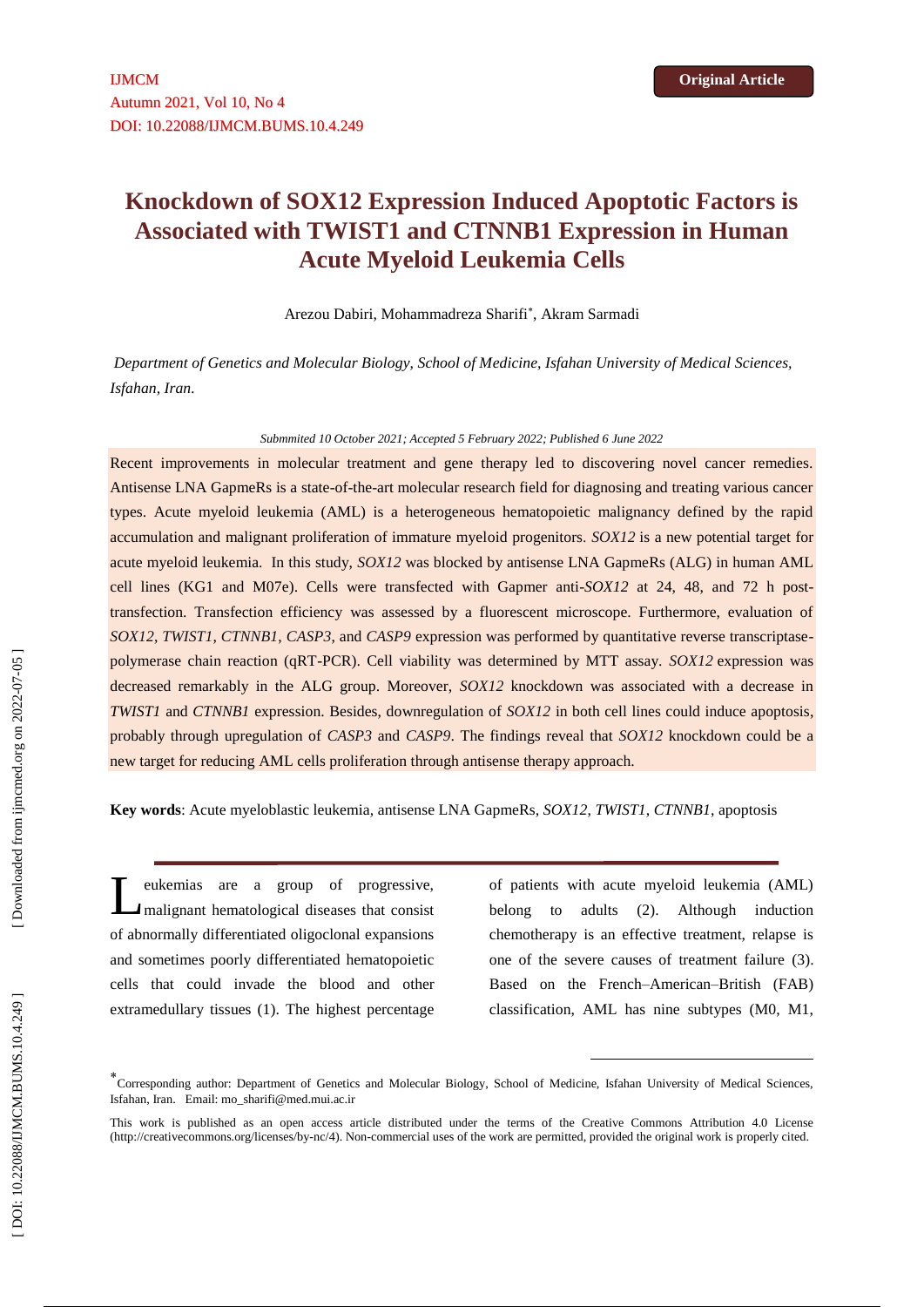M2, M3, M4, M4E0, M5, M6, and M7) according to cytochemical staining, morphological charact eristics of the cancerous cells (2). Mutations in different genes such as nucleophosmin 1 (*NPM1*), CCAAT enhancer binding protein alpha (*CEBPA*), runt -related transcription factor 1 (*RUNX1*), *KIT* receptor tyrosine kinase, and fms -like tyrosine kinase 3 (*FLT3*) are sometimes a cause of the incidence of AML (4) .

Dysfunction of some specific transcription factors due to mutations is also an important cause of AML. New treatments for AML that target the appropriate transcription machinery are potentially effective (5, 6). Since the functions and activities of most transcription factors in AML remain elusive, the identification of these factors could give visions into the diagnosis and treatment of AML. The SRY -related high mobility group (HMG) box (*SOX*) gene family encodes a group of transcription factors having critical roles in the primary cellular processes during development (7). Structural abnormalities in *SOX* genes have been correlated with different types of cancer (8). *SOX* genes are divided into A -H sub -groups based on the HMG box. SOXC group consists of *SOX4*, *SOX11*, and *SOX12*. Among them, *SOX4* has a pivotal role in regulating the normal function of [hematopoietic](https://www.sciencedirect.com/topics/biochemistry-genetics-and-molecular-biology/hematopoietic-stem-cells)  [stem cells,](https://www.sciencedirect.com/topics/biochemistry-genetics-and-molecular-biology/hematopoietic-stem-cells) and its overexpression is a joint event in AML malignancy (9). *SOX11* expression is illustrated in lymphoblastic lymphoma, some Burkitt lymphomas, and -prolymphocytic leukemia (10). *SOX12* (previously named *SOX22*) is expressed in several fetal and adult tissues and organs, and has an indispensable role in the differentiation and maintenance of different cell types. It is a direct target for forkhead box Q1 (FOXQ1) that promotes metastasis (11). The role of the canonical WNT/β -catenin signaling pathway is essential for regulating tissue development and maintaining homeostasis. As a result, the dysfunction of this pathway can cause different diseases, including cancer. β -catenin (CTNNB1) is

a critical transcriptional co -activator in the canonical WNT signaling pathway and can firmly regulate cell -to -cell adhesion (12). The *SOX* genes' functions are mostly associated with the Wnt/β catenin (WNT/CTNNB1) pathway by regulating β catenin expression or its binding to *WNT* gene promoters as a target to control protein stability and nuclear translocation. Dysfunction in this pathway has a defined role in the AML incidence (13). Twist family bHLH transcription factor 1 (TWIST1) is a crucial factor that induces epithelial -mesenchymal transition (EMT). Several experiments showed that TWIST1 raises tumor metastasis and demonstrated poor prognosis in various human cancers (14). On the other hand, studies reported that the expression of several metastatic -related genes such as *TWIST1*  increased by up-regulation of *SOX12* (15).

Antisense LNA GapmeRs are a new generation of DNA antisense oligonucleotides that contain locked nucleic acid (LNA) and induce the degradation of target sequence via RNase H dependent mechanism (16). To date, not many studies have been reported on the potential function of *SOX12* in AML. In this stud y, we investigated the potential role of *SOX12* in AML by knocking down its expression in two AML cell lines by using antisense LNA GapmeR, and by assessing the expression of related genes, *TWIST1* and *CTNNB1*, in the cell populations. Also, expressions of CASP3 and CASP9 as apoptotic factors were investigated.

# **Materials and methods**

## **Cell culture**

KG1 cell line (human acute myeloid leukemia, AML M6) and M07e cell line (human megakaryocytic cell line) were purchased from the National Cell Bank of Iran (Pasteur Institute, Tehran, Iran). Complete medium including RPMI - 1640 medium (Gibco, Paisley, UK) supplemented with 10% v/v fetal bovine serum (FBS; Gibco, UK) and 1% penicillin/streptomycin (Sigma -Aldrich, Saint Louis, MO, USA), were used to culture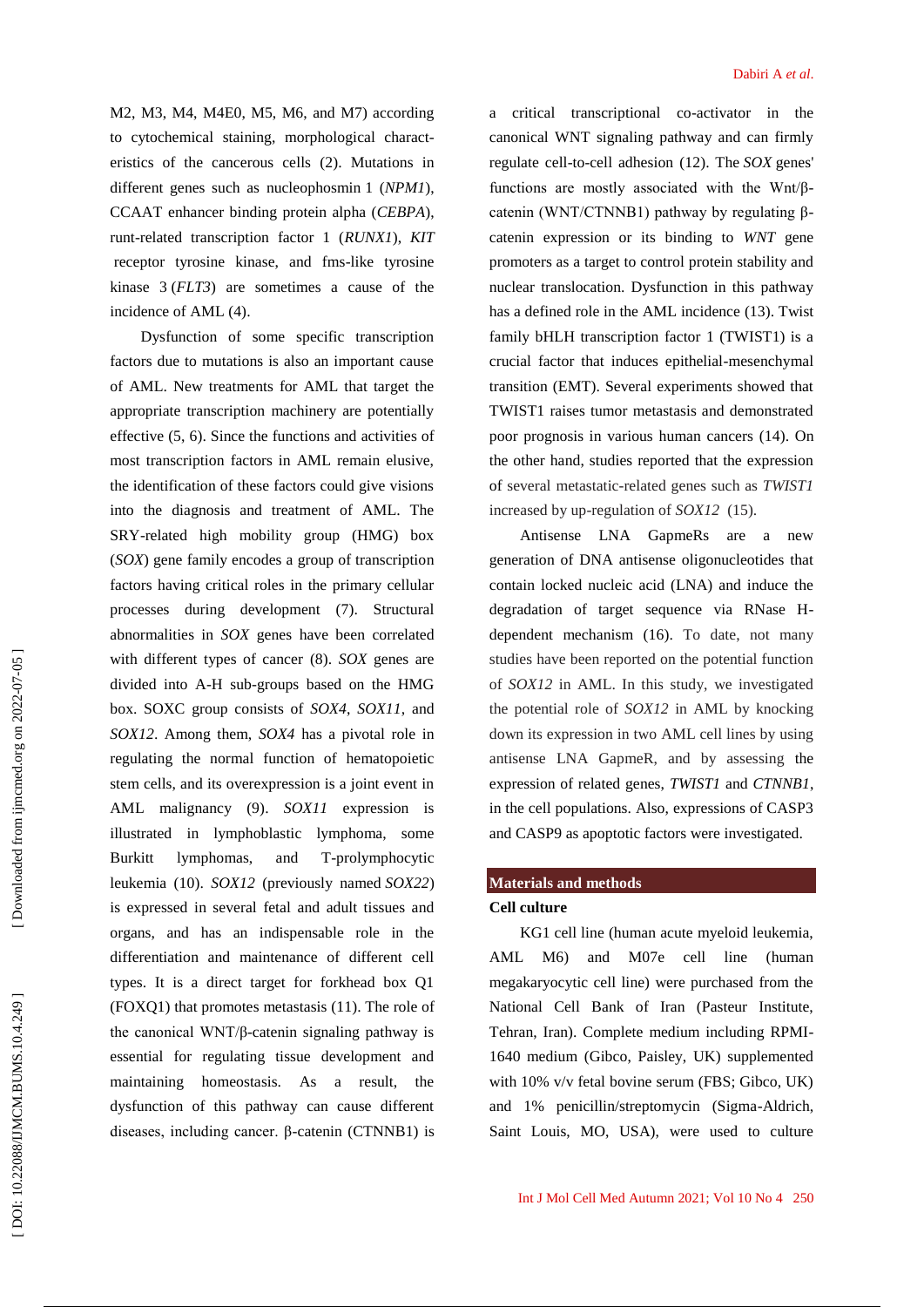KG1cells. Additionally, for M07e cells, this media was complemented with five ng/ml granulocyte macrophage -colony stimulating factor (GM -CSF; R&D Systems, Minneapolis, MN, USA). Cells were cultured in a  $25$ -cm<sup>2</sup> cell culture flask (Nunc, Roskilde, Denmark) and incubated at 37 °C with a 5% CO <sup>2</sup> atmosphere. The cells were passaged once a week to maintain the exponential phase.

The local ethics committee approved this study of Isfahan University of Medical Sciences (IRAN), and the study has been approved by the appropriate institutional and national research ethics committee. It has been performed by the ethical standards as laid down in the 1964 Declaration of Helsinki and its later amendments or comparable ethical standards.

#### **Cell transfection**

The LNA targeting sequence of the *SOX12* gene was acquired from a reputable site: http://www.Incrnadb.org as taCTTGTAGTCCGG GTAAtc. Antisense LNA GapmeRs (ALG) and antisense LNA GapmeR negative control oligonucleotides (ALGNC) for *SOX12* were purchased from Eurofins. ALG and ALGNC were labeled at their 5'end with 6-FAM (6carboxyfluorescein), which is a fluorescent dye. KG1 and M07e cells were transfected by using the PolyFect™ transfection reagent kit (Qiagen, Germany) pursuant to the manufacturer's guidance. In summary, a total number of about  $5 \times 10^5$  cells of each line, in the exponential phase, were seeded into six -well culture plates (Nunc, Denmark) containing 1.8 m L RPMI 1640 per well without antibiotics and FBS. Two different microtubes were labeled as G (GapmeR) and T (Transfect). Each cell well contained 100 µL RPMI. 6 µL LNA GapmeRper from G microtube and 3 µ L of transfection reagent from T microtube were added to each cell well. After pipetting well, the transfection reagent was added into antisense LNA GapmeR and incubated at room temperature in the dark for 15 min, then 200 µ L of this reagent was added to each cell well while the plates were rotated to ensure that all the reagent and cell culture media were mixed thoroughly. We seeded 3 wells for each cell line labeled as GapmeR, Negative, and control (without LNA GapmeR and ALGNC, containing only the cells). After 6 h incubation, 100 µ L FBS and 10 µ L antibiotics were added to each well. Finally, the cells were incubated for 24, 48, and 72 h. Transfected cells were measured by fluorescence microscopy and flow cytometry due to the fluorescent dye (6-FAM) (17).

## **Real -time PCR**

Real -time PCR was used to assess the efficiency of the *SOX12* inhibition by ALG. Briefly, total RNA of both KG1 and M07e cells were extracted with RNA extraction kit (Biofact, Korea) at 24, 48, and 72 h after transfection. RNA concentration and purity were determined on a spectrophotometer by calculating the optical density ratio (OD) at 260 and 280 nm wavelengths. Complementary DNA (cDNA) was then synthe sized using the universal cDNA Synthesis Kit (Biofact, Korea). The SYBR green master mix kit was used for real -time PCR analysis (Biofact, Korea). The reference gene for normalization of the expression level was *GAPDH,* and all assays were carried out in triplicate. The forward and reverse primers for the selected genes were listed in Table 1. The annealing temperature was 60  $^{\circ}$ C for all studied genes and 40 amplification cycles were performed for each real -time PCR experiment in the ABI Step One Plus (ABI, USA) instrument, and the relative expression levels were analyzed by the ΔΔCt method.

| Table 1. Sequences of primer pairs used for real-time RT-<br><b>PCR</b> method. |                          |
|---------------------------------------------------------------------------------|--------------------------|
| Primer name                                                                     | Sequences $(5'–3')$      |
| SOX12-F                                                                         | CTGGAGTGGTGGGATTGGTC     |
| <i>SOX12-R</i>                                                                  | GGGTGTCAGAGGGACAAAGG     |
| TWISTI-F                                                                        | TCTCGGTCTGGAGGATGGAG     |
| TWIST1-R                                                                        | AATGACATCTAGGTCTCCGGC    |
| <b>CTNNB1-F</b>                                                                 | CAACCAAGAAAGCAAGCTCATC   |
| CTNNB1-R                                                                        | CAGATAGCACCTTCAGCACTC    |
| $CASP3-F$                                                                       | TCCACAGCACCTGGTTATTATTC  |
| $CASP3-R$                                                                       | ACTCAAATTCTGTTGCCACCTTTC |
| $CASP9-F$                                                                       | ATTTGGTGATGTCGGTGCTC     |
| $CASP9-R$                                                                       | TCACGGCAGAAGTTCACATTG    |
| GAPDH-F                                                                         | TGCACCACCAACTGCTTAGC     |
| GAPDH-R                                                                         | GGCATGGACTGTGGTCATGAG    |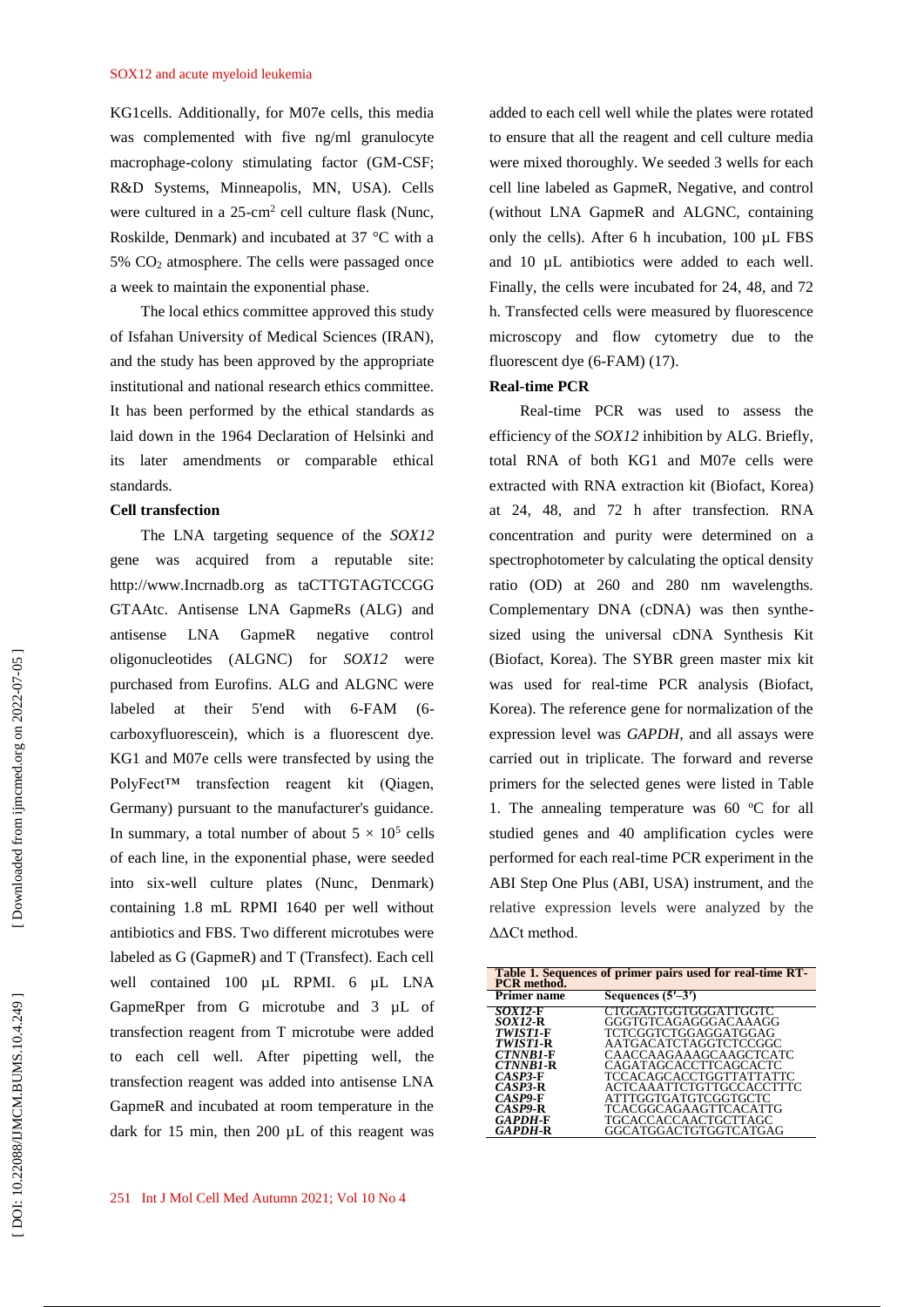### **Cell viability assay**

Cell viability of KG1 and M07e cells was assessed using the tetrazolium (MTT) colorimetric assay. According to MTT reduction carried out at three -time points after the start of the transfection. First, 200 µl MTT (Sigma -Aldrich, USA) with 50 mg/ml concentration was added to 5  $\times 10^5$  KG1 and M07e cells suspension in 2 ml RPMI 1640 medium and was then incubated 4 h at 37  $^{\circ}$ C under  $5\%$   $CO<sub>2</sub>$  in the darkness. Subsequently, 200 µl dimethyl sulfoxide (DMSO) (Sigma -Aldrich, USA) was added to each well followed by shaking for dissolving formazan salt. The OD was measured at 570 nm by using a spectrophotometer (PG Instruments T80, PG Instrument, England). Cell viability was determined as absorption of the aliquot of transfected cells normalized to the absorption of control cells maintained in complete medium.

## **Statistical analysis**

All tests were performed three times, and the data were analyzed using SPSS version 25 software. Also, GraphPad Prism version 8.3.0.538 was used to draw graphs. To evaluate differences between groups, data were analyzed by a two -way ANOVA test. The data are represented as mean  $\pm$ 

with the production of water -insoluble purple formazan by mitochondrial dehydrogenase in the active cells, this method is straightly correlated with the number of living cells. The MTT assay was standard deviation (mean  $\pm$  SD). For all statistical analyzes, P <0.001 was considered statistically significant.

### **Results**

**Antisense LNA GapmeRs decreased** *SOX12* **expression**

The transfection efficiency of antisense LNA GapmeRs transfected cells was determined by fluorescence microscopy due to the oligonucleotide strands' FAM group (Figure 1). Additionally, flow cytometry confirmed the transfection level by more than 90% (data not shown). QRT -PCR was performed in two human acute myeloid cell lines, including KG1 and M07e, to measure the expression of *SOX12* in all groups (control, ALGNC, antisense LNA GapmeRs) at three -time points after transfection. *SOX12* expression was decreased dramatically in the antisense LNA GapmeRs group at all time points in comparison with other groups in both cell lines  $(P \le 0.001)$ (Figure 2a, 2b).



**Fig. 1. Transfection of AML cell lines with antisense LNA GapmeRs.** KG1 and M07e cells have been transfected with 6-FAM labeled antisense LNA GapmeRs. To evaluate the transfection efficiency of both cell lines, which have been assessed by a fluorescent microscope. a, b: phase contrast (a) and fluorescent (b) images of the same field of KG1 cells; c, d: phase contrast (c) and fluorescent (d) images of the same field of M07e cells. The majority of cells in both cell lines were transfected. Scale bars: 50 µm.

.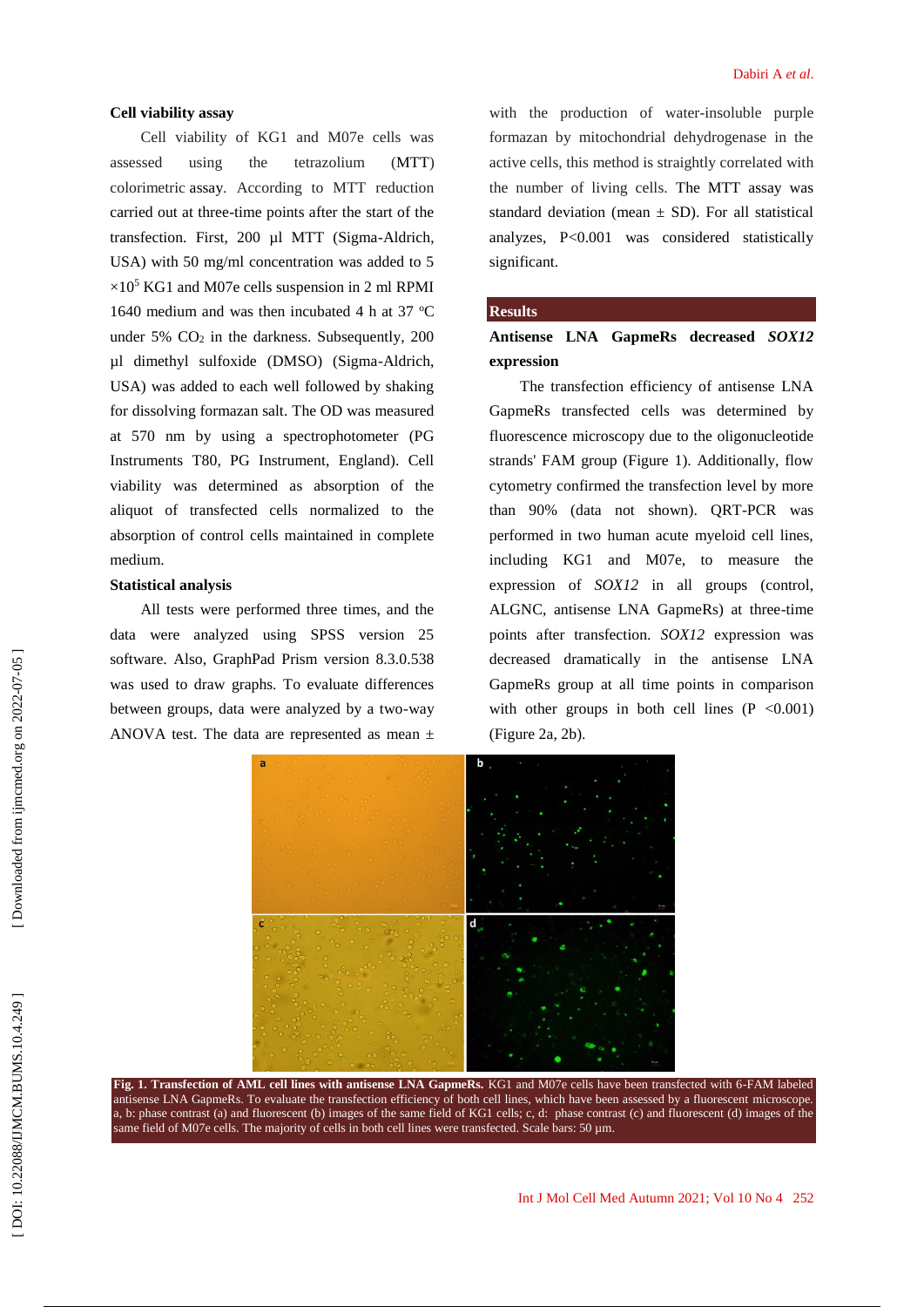

**Knockdown of** *SOX12* **decreased the expression** 

are presented as mean  $\pm$  SD of triple independent tests (\*\*\* $P < 0.001$ ).

## **of** *TWIST1*

The qRT -PCR assay was used to evaluate the effect of downregulation of *SOX12* on *TWIST1* expression in AML cell lines at 24, 48, and 72 h post -transfection. In all groups, gene expression of *TWIST1* was decreased considerably after transfection. The expression of *TWIST1* was gradually decreasing over time as its expression was at the lowest level 72 h post -transfection in KG1 (Figure 2c) and M07e (Figure 2d) ( P <0.001). However, the downregulation of *TWIST1* in the KG1 cell line was more remarkable than its expression in the M07e cell line.

# **Assessment of** *CTNNB1* **expression in KG1 and M07e cell lines**

The qRT -PCR assay was performed to determine the effect of downregulation of *SOX12* on *CTNNB1* expression in AML cell lines at 24, 48, and 72 h post -transfection. The results in KG1 cells demonstrated that *CTNNB1* expression was decreased in GapmeR anti -*SOX12* in comparison with the two other groups at each time, and its expression was at the lowest level 24 h after transfection ( P <0.001) (Figure 2e). In M07e cells, although the most significant reduction was observed 24 h after transfection, *CTTNB1*  expression increased gradually over time ( P<0.001) (Figure 2f).

# **Expression level of** *CASP3* **and** *CASP9* **increa sed after** *SOX12* **blockage**

The qRT -PCR assay was designed to detect the expression level of *CASP3* and *CASP9* in KG1 and M07e in all groups at three -time points (24, 48, and 72 h). The *CASP3* and *CASP9* expression were upper in the antisense LNA GapmeR group in comparison with the control groups at all three time points in the KG1 cell line  $(P < 0.001)$  (Figure 3a, 3c) and in M07e cell line  $(P < 0.001)$  (Figure 3b, 3d). The highest level of *CASP3* was observed 72 h after transfection in the M07e cell line (Figure 3b). Also, *CASP9* was overexpressed 72 h after transfection in the M07e cell line (Figure 3d). Together, these results demonstrated that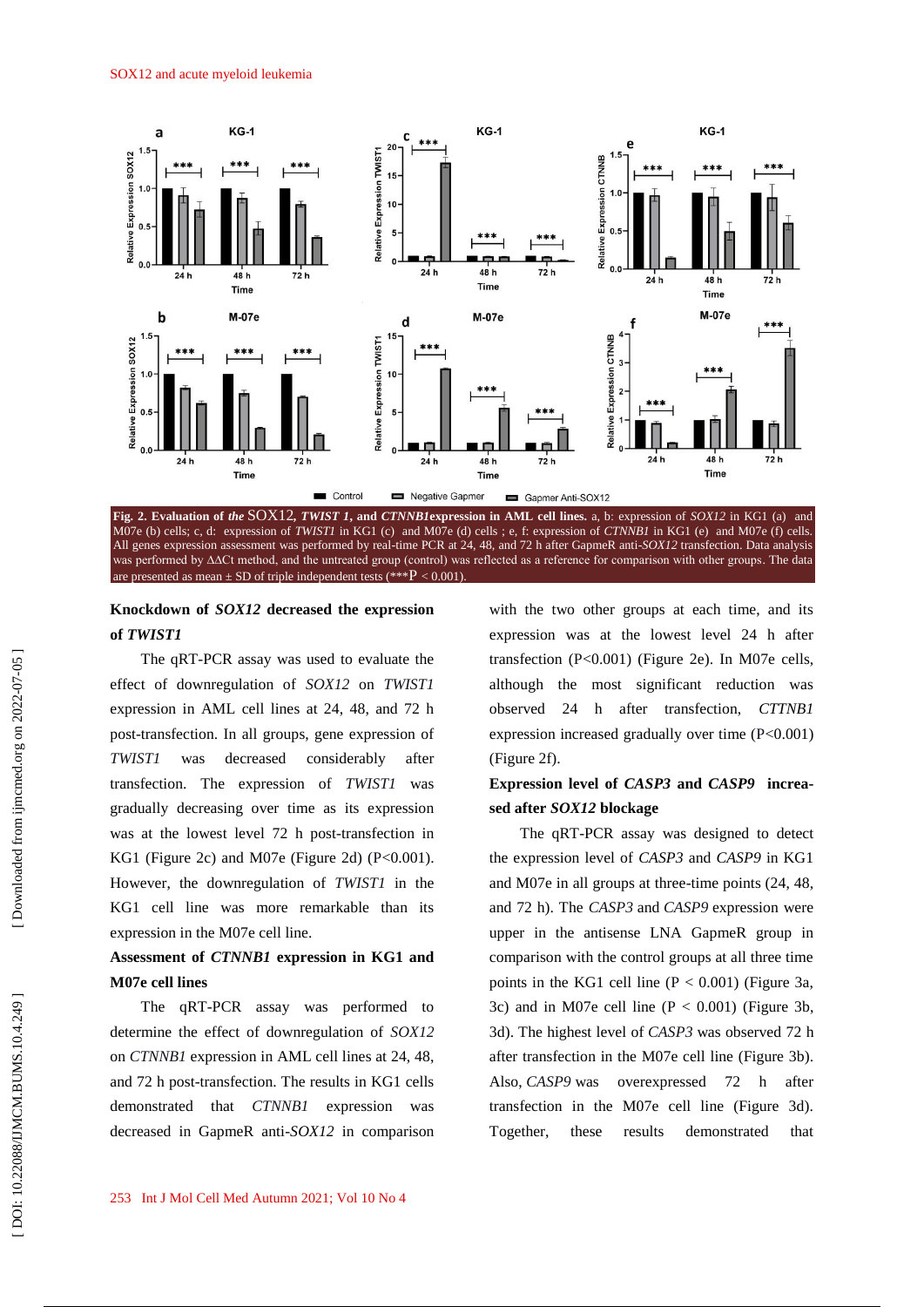knockdown of *SOX12* significantly induced gene expression of apoptotic factors in AML cell lines.

**Cell viability reduction in KG1 and M07e cells by inhibition of** *SOX12*



**Fig. 3. Evaluation of** *CASP3* **and** *CASP9* **expression in AML cell lines.** a, b ) *CASP3* expression level in KG1 (a) and M07e (b) cell; c, d: *CASP9* expression level in KG1 (c) and M07e (d) cells. All genes expression assessment was performed by real -time PCR at 24, 48, and 72 h after GapmeR anti -*SOX12* transfection. Data analysis was performed by ∆∆Ct method, and the untreated group (control) was considered as a reference for comparison with other groups. The data are displayed as mean  $\pm$  SD of three independent experiments (\*\*\*P < 0.001).



Fig. 4. AML cell lines viability after GapmeR anti-SOX12 transfection. a) KG1 cells; b) M07e cells. Cells viability was measured by MTT assay at 24, 48, and 72 h after GapmeR anti -*SOX12* transfection. The viability of untreated cells (control group) at all three -time points has been considered 100%, and the viability of the other groups is represented as a percentage of untreated cells at the same time points. Data are mean  $\pm$  SD of three independent experiments (\*\*\*P < 0.001).

.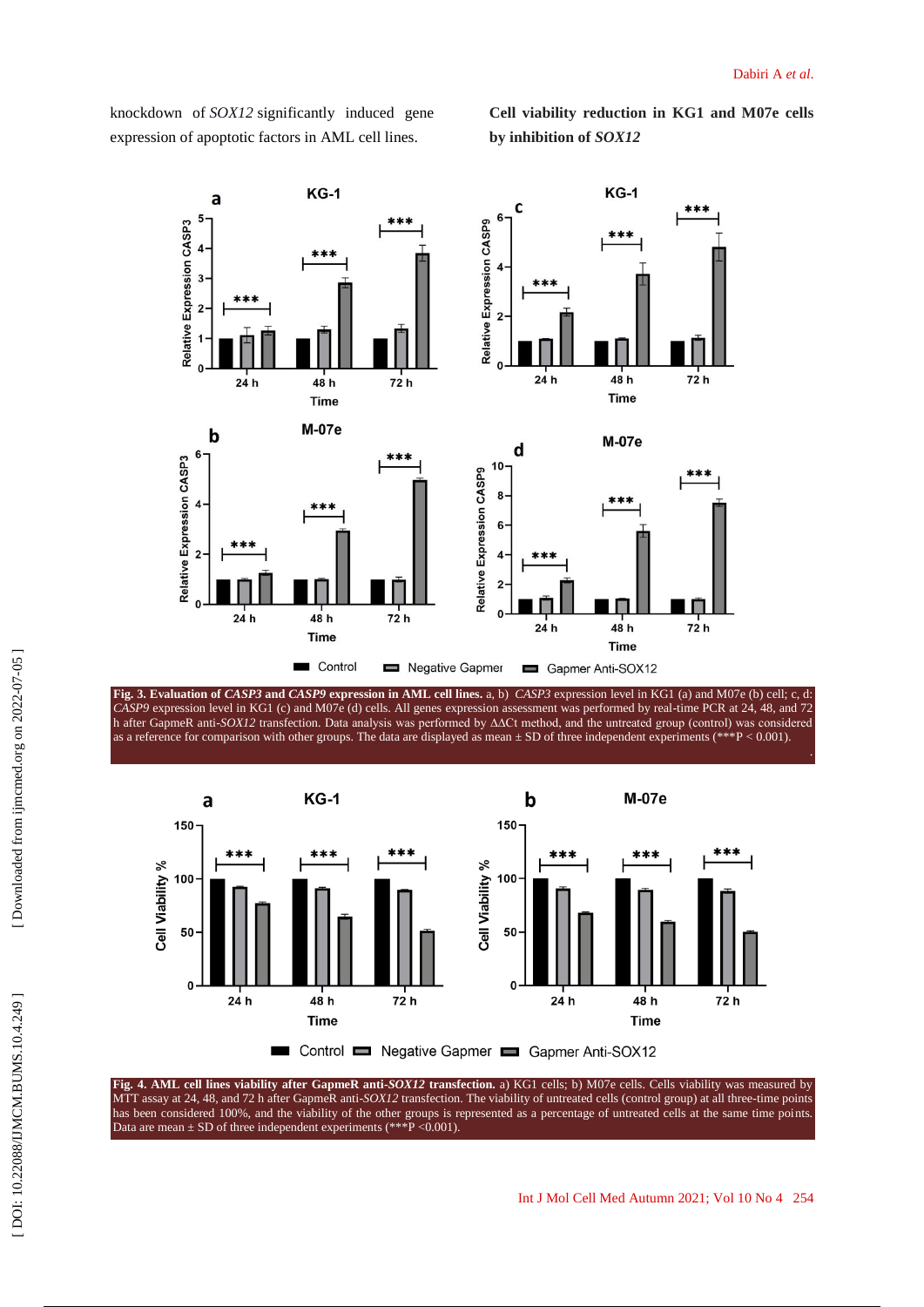The MTT test at 24, 48 and, 72 h after transfection was performed to investigate the effects of *SOX12* blockage on cell viability in KG1 and M07e cell lines. The cell viability in both cell lines was considerably decreased and was about 50% in 72 h after Gapmer anti -*SOX12* transfection. Compared to the control group, the viability in ALG and ALGNC groups was reduced, but the reduction in the ALG group was notably significant (Figure 4a, 4b). The ALGNC group's reduction may have been due to the toxicity of transfection reagents or the cells' senescence ( P <0.001).

### **Discussion**

This is the first study to specifically explore the *SOX12* inhibition with antisense LNA GapmeRs in AML. The results demonstrate that *SOX12*  expression was decreased remarkably in the ALG group. Moreover, *SOX12* knockdown was associated with a decrease in *TWIST1* and *CTNNB1* expression. However, as mentioned in the results, maximum reduction for these two genes was observed at different time. *SOX12* knockdown could affect apoptotic factors such as *CASP3* and *CASP9*. Using the MTT assay, it was demonstrated that cell viability reduction was associated with the inhibition of *SOX12*. *SOX12* is one of the *SOXC*  family members. It is suggested that *SOXC* genes have a vital role in redundancy to control cell differentiation and expansion (18). Several *SOXC* family members, such as *SOX4*, *SOX11*, and *SOX12*, have been overexpressed in human cancer tissues (15, 19, 20). *SOX12* has recently come into view as a novel oncogene. It is overexpressed in hepatocellular carcinoma with regional lymph nodes and remote metastases (21). Furthermore, SOX12 is a potential cancer-stem-cell-like marker for hepatocellular carcinoma that increases chemoresistance (22). Different studies indicated that the downregulation of *SOX12* induces an antitumor effect in breast, lung, pancreatic, and colorectal cancer cells (19, 20, 23, 24). On the other

hand, several studies were perfoemed on the association of *SOX* genes and AML (25, 26). In particular, a study illustrated that *SOX12* was highly expressed in AML in comparison with normal hematopoietic stem and progenitor cells, and its knockdown in THP1 cells or primary AML cells with a lentivirus containing shRNAs was shown to inhibit cell proliferation and reduce the clonogenicity and leukemia propagation (11). Interestingly, in a recent study, *SOX12* could have been blocked by antisense LNA GapmeR; thus, its expression decreased significantly.

To further confirm the transactivating of *SOX12*, we investigated *TWIST1* expression as well as *SOX12* expression as a direct transcriptional target of *SOX12*. It has been reported that the silencing of *SOX12* remarkably decreased the mRNA and protein expression of *TWIST1* in breast cancer cells. Moreover, the change in *TWIST*'s mRNA levels indicates that *SOX12* may bind to this factor's promoter to control its transcription (20). Another study has been shown that *SOX12* promotes migration and invasion of hepatocellular cacinoma through upregulating *TWIST1 FGFBP1* (15). Moreover, knockdown of *SOX12* in lung cancer cell lines, such as SPC-A-1 and A549 cells, led to a significant decrease in the mRNA and protein level of *TWIST1.* This study also demonstrated that *SOX12* directly binds to the promoters of cyclin E and *TWIST1* in A549 cells (19). Together with these studies, our data indicated that knockdown of *SOX12* in both KG1 and M07e cells led to a significant decrease in the mRNA expression of *TWIST1*. Several studies demonstrated that the functions of the *SOX* genes and WNT/CTNNB1 pathway correlate with the regulation of β -catenin expression (13). In this study, we investigated the association between knocking down *SOX12* and *CTTNB1* expression, especially in AML diseases. As a result, in both cell lines, *CTTNB1* expression decreased after 24 h, and gradually until 72 h, its expression increased, which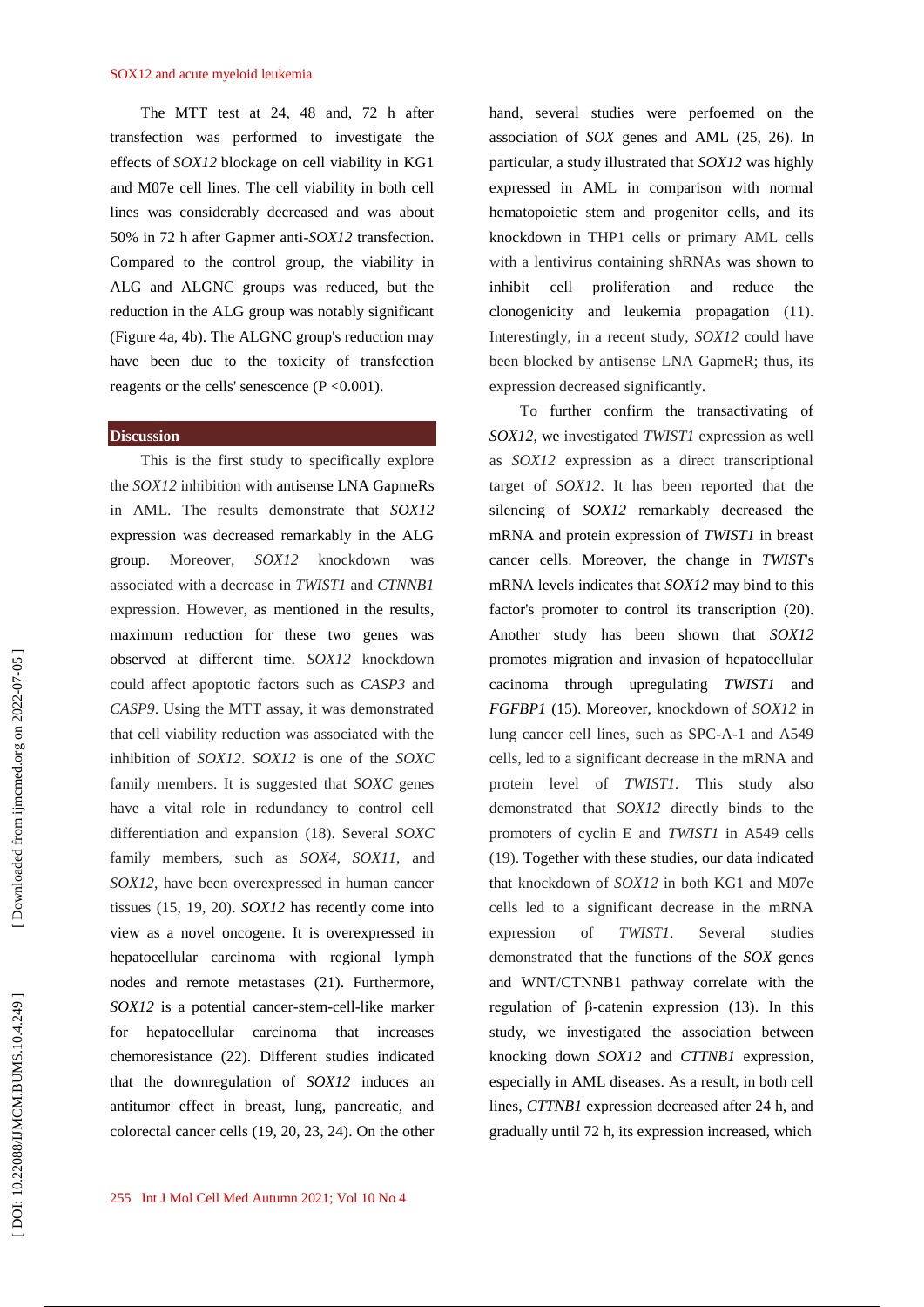can be due to the effect of other signaling pathways.

Apoptosis or programmed cell death is the primary mechanism for eliminating damaged, unwanted cells that cannot be restored (27). Two predominant signaling cascades have been delineated to initiate the apoptotic program in cells, the intrinsic (mitochondrial) and extrinsic (death ligand) pathways (28, 29). Both cascades lead to the activation of the executive caspase 3, 6, and 9, which are essential mediators of apoptosis (30). So, caspase plays a pivotal role in the executive phase and, its relevance in many cancer cells and cancer cell lines has been demonstrated (31 -33). To investigate apoptotic factors' expression after the knockdown of *SOX12*, we determined the expression of *CASP3* and *CASP 9* . As expected, these factors increased in both KG1 and M07e cell lines.

In conclusion, we revealed that *SOX12* expression and related genes, *TWIST1* and *CTNNB1*, were downregulated in AML cell lines. Moreover, we showed that *SOX12* plays a vital role in the programmed cell death of AML cell lines. Our results can be useful in translational medicine for subsequent research in AML treatment and generate cutting -edge drugs based on antisense therapy. This study suggested that *SOX12* may be a novel biomarker for AML, and can be translated into novel therapeutic strategies for AML.

#### **Acknowledgments**

This study was conducted with the financial support of Isfahan University of Medical Sciences (Iran); Grant number 198042.

#### **Conflict of Interests**

The authors declare that they have no known competing financial interests or personal relationships that could have appeared to influence the work reported in this paper.

## **References**

1. Cruz -Miranda GM, Hidalgo -Miranda A, Barcenas -Lopez DA,

et al. Long Non -Coding RNA and Acute Leukemia. Int J Mol Sci 2019;20.

2. De Kouchkovsky I, Abdul -Hay M. 'Acute myeloid leukemia: a comprehensive review and 2016 update'. Blood Cancer J 2016;6:e441.

3. Papaemmanuil E, Gerstung M, Bullinger L, et al. Genomic Classification and Prognosis in Acute Myeloid Leukemia. N Engl J Med 2016;374:2209 -21.

4. Dohner H, Weisdorf DJ, Bloomfield CD. Acute Myeloid Leukemia. N Engl J Med 2015;373:1136 -52.

5. Oellerich T, Mohr S, Corso J, et al. FLT3 -ITD and TLR9 use Bruton tyrosine kinase to activate distinct transcriptional programs mediating AML cell survival and proliferation. Blood 2015;125:1936 -47.

6. Fuchs O. Transcription factor NF -kappaB inhibitors as single therapeutic agents or in combination with classical chemotherapeutic agents for the treatment of hematologic malignancies. Curr Mol Pharmacol 2010;3:98 -122.

7. Tosic N, Petrovic I, Grujicic NK, et al. Prognostic significance of SOX2, SOX3, SOX11, SOX14 and SOX18 gene expression in adult de novo acute myeloid leukemia. Leuk Res 2018; 67:32 -8.

8. Dong C, Wilhelm D, Koopman P. Sox genes and cancer. Cytogenet Genome Res 2004;105:442 -7.

9. Zhang H, Alberich -Jorda M, Amabile G, et al. Sox4 is a key oncogenic target in C/EBPalpha mutant acute myeloid leukemia. Cancer Cell 2013;24:575 -88.

10. Meggendorfer M, Kern W, Haferlach C, et al. SOX11 overexpression is a specific marker for mantle cell lymphoma and correlates with t(11;14) translocation, CCND1 expression and an adverse prognosis. Leukemia 2013;27:2388 -91.

11. Wan H, Cai J, Chen F, et al. SOX12: a novel potential target for acute myeloid leukaemia. Br J Haematol 2017;176:421 -30.

12. He S, Tang S. WNT/beta -catenin signaling in the development of liver cancers. Biomed Pharmacother 2020;132:110851.

13. Man CH, Fung TK, Wan H, et al. Suppression of SOX7 by DNA methylation and its tumor suppressor function in acute myeloid leukemia. Blood 2015;125:3928 -36.

14. Yang MH, Chen CL, Chau GY, et al. Comprehensive analysis of the independent effect of twist and snail in promoting